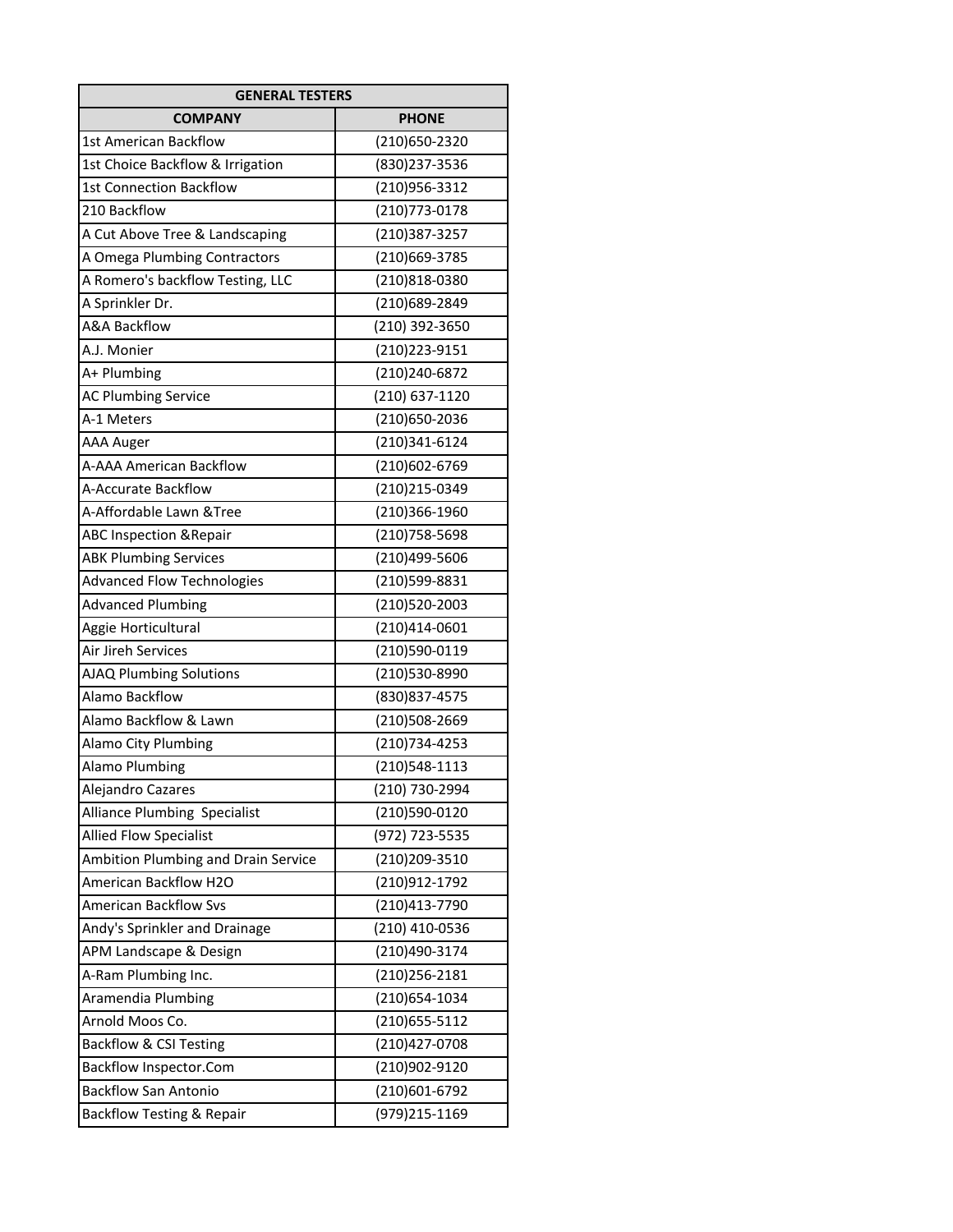| <b>Basin Plumbing</b>                | (210)757-3008             |
|--------------------------------------|---------------------------|
| Bent Plumbing Co.                    | (210)479-2368             |
| Beyer Plbg.                          | (210)656-9027             |
| Big Boy Backflow & Irrigation        | (210) 630-1180            |
| <b>Big State Plumbing</b>            | (281)412-2700             |
| <b>Blufenix Fire Solutions</b>       | (940)206-8427             |
| <b>Bolin Plumbing</b>                | (210)688-3177             |
| <b>Brandt Companies</b>              | (800) 566-9611            |
| Bryco Plumbing Co.                   | (210) 655-2552            |
| <b>CAPPS Plbg Services</b>           | (210)404-2188             |
| Carl's Backflow Testing & Repair LLC | (210)237-9261             |
| <b>Cazadores Construction</b>        | (210) 673 - 3513          |
| <b>Charlie Trowbridge</b>            | (210)392-3481             |
| <b>Charter Fire Protection</b>       | (210)979-2909             |
| Christianson Plumbing                | (210) 651-1212            |
| <b>Compass Plumbing</b>              | (210)413-6845             |
| Corley/Bailey Plbg.                  | (210)337-1905             |
| <b>Craftsman Plumbing</b>            | (210)493-8502             |
| <b>Cribley Enterprises</b>           | (210)710-4029             |
| <b>CSI Inspections</b>               | (210)427-0708             |
| Danco Plumbing Co.                   | (210)653-7700             |
| Danny's Service Co.                  | (210)825-8826             |
| David Smith Plumbing                 | (210)771-7398             |
| <b>DB Safety Services</b>            | (512)925-3467             |
| <b>DMC Mechanical</b>                | (210)437-1388             |
| <b>Donald Cummings</b>               | (210)508-0898             |
| Double Check Backflow                | (210)687-8039             |
| <b>Drain Doctor</b>                  | (210)698-9331             |
| E.L. Smith Plumbing                  | (210)736-1603             |
| <b>ENR Plumbing Svs</b>              | (210) 789-7911            |
| <b>Entech Sales &amp; Services</b>   | (210)824-3382             |
| <b>Flowmaster Plumbing</b>           | (210)669-8165 / (210)434- |
| Fluid Meter Service Corporation      | (512)426-4035             |
| Ford Plumbing Co.                    | (713)664-8123             |
| Franco's Plumbing Svs. Frank Snyder  | (830)399-3431 / (210)412- |
| Friesenhahn Plumbing                 | (210)649-2101             |
| G 6 Services                         | (210)837-0021             |
| Garcia, Paul Plbg.                   | (210)924-5751             |
| <b>Gartman Service Company</b>       | (210)679-9000             |
| George Plumbing Co., Inc.            | (210)495-9991             |
| Green Grass Inc.                     | (210) 653-1717            |
| <b>GRZ Mechanical, LLC</b>           | (210) 215-4786            |
| <b>Guarantee Plumbing</b>            | (210)826-2333             |
| H2O backflow & Meter Svs             | (832) 335-7527            |
| Haecker & Hild Plbg.                 | (210)826-0122             |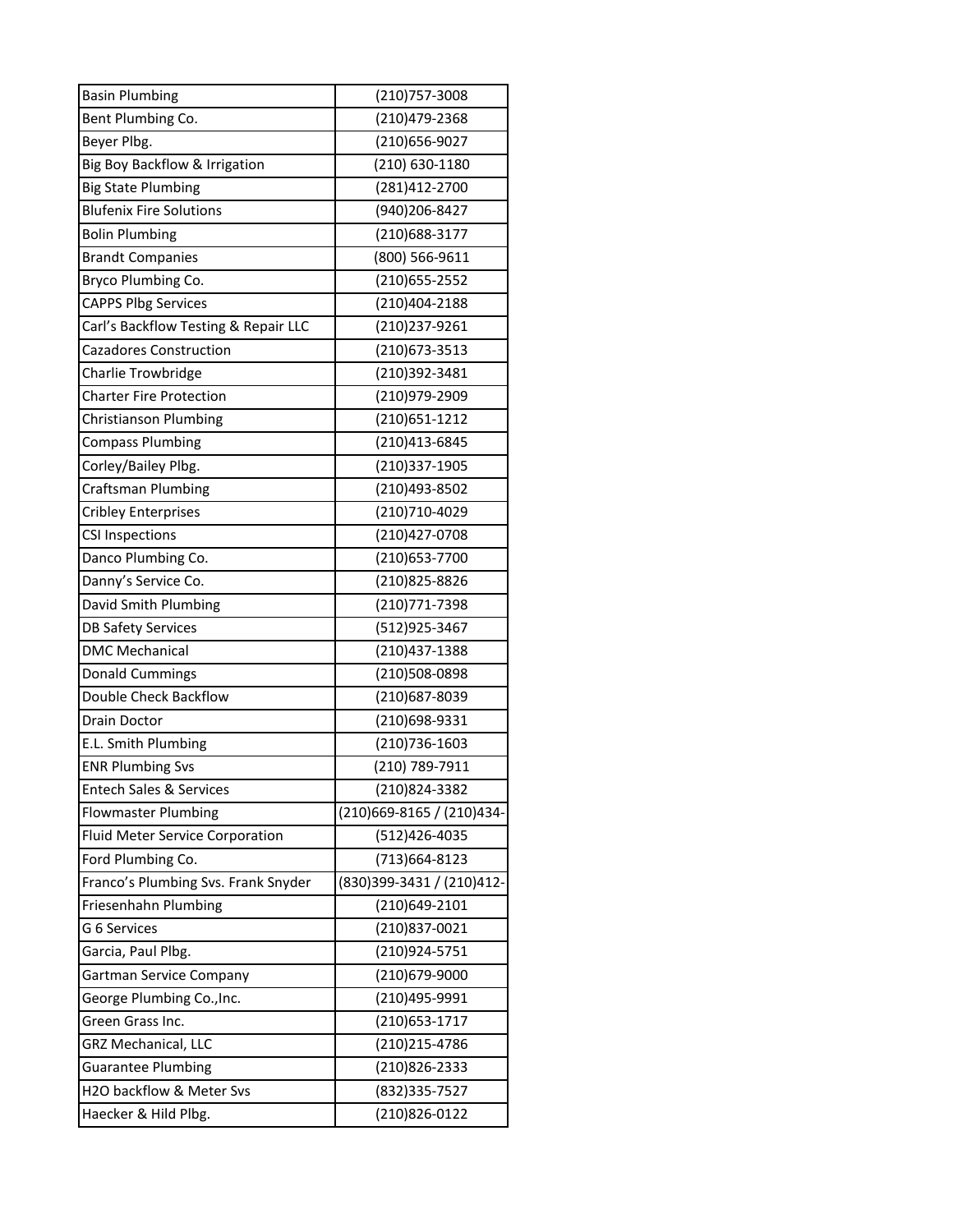| Hahn's Plumbing                    | (210)490-3856  |
|------------------------------------|----------------|
| Harrell Plbg.                      | (210)736-2295  |
| <b>Hart Services</b>               | (210)430-0692  |
| <b>Hilbig Service</b>              | (800)566-9611  |
| <b>J&amp;M Plumbing</b>            | (210)923-8895  |
| Jeffrey Watson                     | (480)621-5029  |
| Joe Todd                           | (210)900-0967  |
| Johnson Mechanical                 | (210)341-1467  |
| Keith Waldrep                      | (210)213-6000  |
| Ken Morgan                         | (210)427-0708  |
| KJ Works Plumbing                  | (210)430-0692  |
| Lecea Plumbing                     | (210) 204-2427 |
| Legend Plbg.                       | (210)340-8700  |
| Leonard Inspection SVS             | (210)825-7379  |
| Liles Plumbing Co.                 | (210)639-9935  |
| Lupian Irrigation & Backflow       | (210)630-1180  |
| <b>Marbach Plumbing Svs</b>        | (210)490-4177  |
| Martin G Plumbing                  | (210)336-5885  |
| Mastercraft Plbg.                  | (210)651-0215  |
| Medina Best Plumbing               | (210)383-3035  |
| <b>Mission Plumbing</b>            | (210)493-7057  |
| Mosser Plbg.                       | (210)805-8755  |
| Mr. Rooter Plumbing of San Antonio | (210)247-4900  |
| Mtech, Inc.                        | (210)233-8401  |
| Mueller & Wilson                   | (210)824-9461  |
| Mueller Water Cond.                | (210)490-4040  |
| <b>Mustang Plumbing</b>            | (512)733-1110  |
| Myers Repair Service               | (210)648-3198  |
| North East Plbg.                   | (210) 658-0111 |
| O'haver Plbg.                      | (210) 651-0112 |
| Opiela Mechanical                  | (210)633-2431  |
| Pablo Cruz                         | (480)621-5029  |
| Phoenix Plumbing                   | (210)496-5185  |
| <b>Plumbing Dawgs LLC</b>          | (210)643-2383  |
| Pounds Enterprises                 | (210)545-1869  |
| Primo Plumbing                     | (210)494-1691  |
| Pro Backflow & Sprinkler Repair    | (210)415-5702  |
| Pro Masters Plumbing               | (210)444-2002  |
| Pronto Rooter                      | (210) 256-8422 |
| <b>Quartermoon Plumbing</b>        | (210)651-5598  |
| <b>Quest Plumbing</b>              | (210) 227-8378 |
| Raindance Company                  | (210)410-0536  |
| Ram mechanical                     | (210)727-6308  |
| <b>Ramos Contracting</b>           | (210) 673-3513 |
| RDM Plumbing Svs.                  | (210)650-0050  |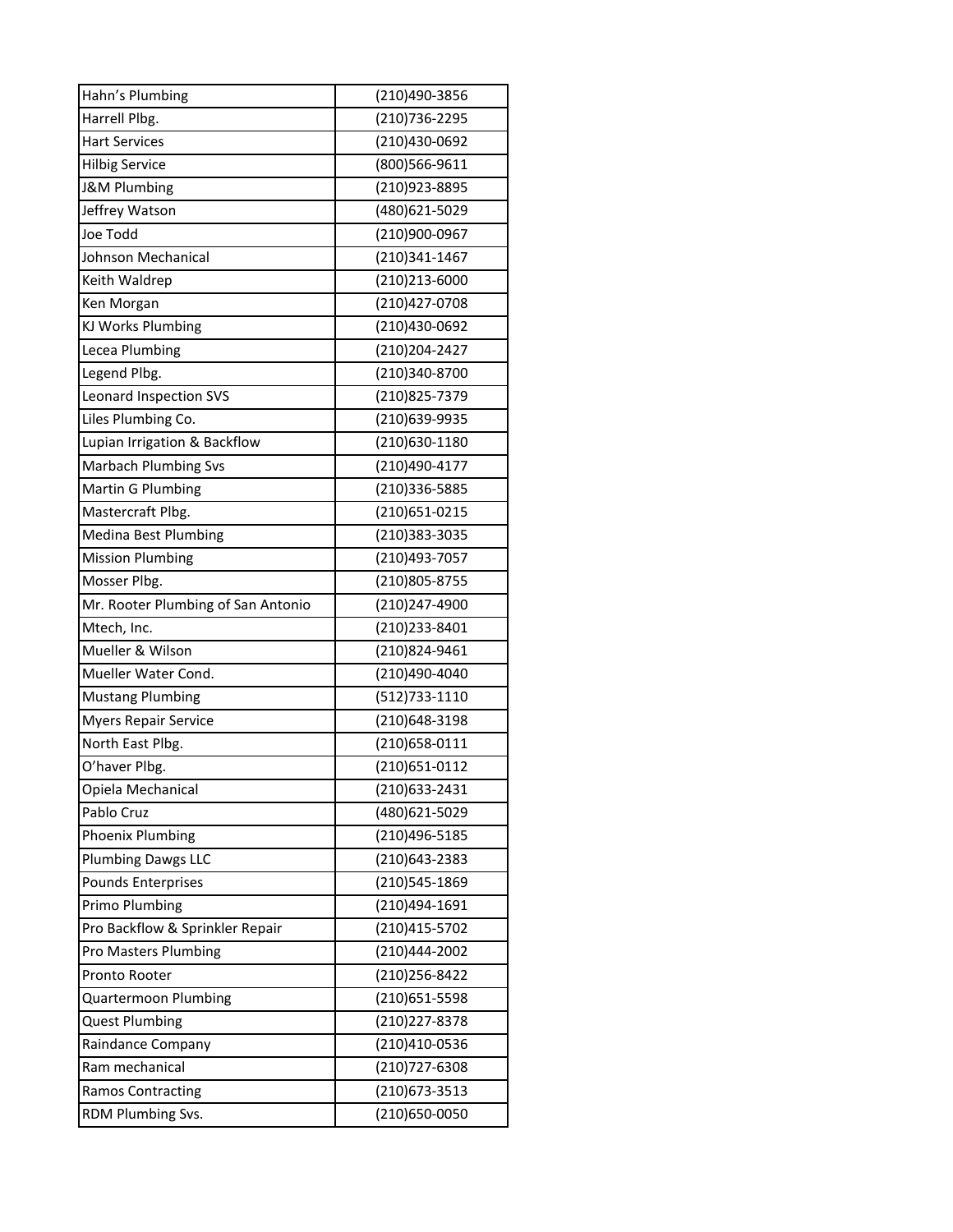| <b>Rios Waterworks</b>             | (210)459-1214  |
|------------------------------------|----------------|
| <b>River City Plumbing</b>         | (210)648-3700  |
| Roland's Plumbing                  | (210)433-0016  |
| Ros Plumbing Service               | (210)432-8312  |
| Roto Rooter                        | (210)340-7600  |
| <b>RS9 Industries</b>              | (210)901-9753  |
| <b>Russell Padilla</b>             | (210)789-7911  |
| <b>RVS Code Consulting</b>         | (210)334-8045  |
| S.A.Tex-Star Plumbing              | (210)661-5700  |
| San Antonio Backflow               | (210)669-4924  |
| Service Mechanical                 | (210)821-6990  |
| <b>Shafer Service</b>              | (210) 227-8358 |
| Somerville Backflow                | (210) 255-8832 |
| Sonny's Plumbing Inc.              | (210)308-0044  |
| <b>SOS Enviro Services</b>         | (210)828-0525  |
| South Texas Plumbing               | (210)569-2178  |
| Specia Plumbing                    | (210)341-8641  |
| <b>Stewart Plumbing</b>            | (210)658-0041  |
| <b>Strike Pro Tech</b>             | (512)834-2272  |
| Superior Irrigation & Lawn         | (210)378-5845  |
| T.D. Services                      | (210)656-5511  |
| Texas roots landscape & irrigation | (210)708-9977  |
| Texas Water Ranger                 | (210)520-2003  |
| Tezel & Cotter                     | (210)734-5156  |
| The Augerman                       | (210)364-3414  |
| The Plumbing Specialist            | (210)637-1120  |
| Thunderhead Irrigation             | (830)931-4577  |
| <b>Tietze Plumbing</b>             | (210)688-3350  |
| TR Plumbing & Water                | (210)669-9806  |
| Tripe A Backflow                   | (210)481-2030  |
| Trousdale, Santos                  | (210)733-8001  |
| <b>Tuttle Plumbing</b>             | (210)654-4819  |
| <b>Vamvoras Plumbing</b>           | (210)341-2004  |
| <b>Vargas Plumbing</b>             | (210)393-7542  |
| Walker, Texas Water Ranger         | (210)520-2003  |
| <b>Walz Mechanical</b>             | (210)695-1255  |
| <b>Waterville Plumbing Company</b> | (210)544-4444  |
| <b>FIRELINE TESTERS</b>            |                |
| <b>COMPANY</b>                     | <b>PHONE</b>   |
| 1st Fire Protection                | (210)422-2440  |
| A-1 Fire & Safety                  | (254)753-0337  |
| AA Atlas Fire Protection           | (817) 200-2409 |
| <b>AA Fire Protection</b>          | (830)379-4006  |
| <b>Water Works Plumbing</b>        | (210)737-6463  |
| Webb Murray & Associates           | (361) 289-7511 |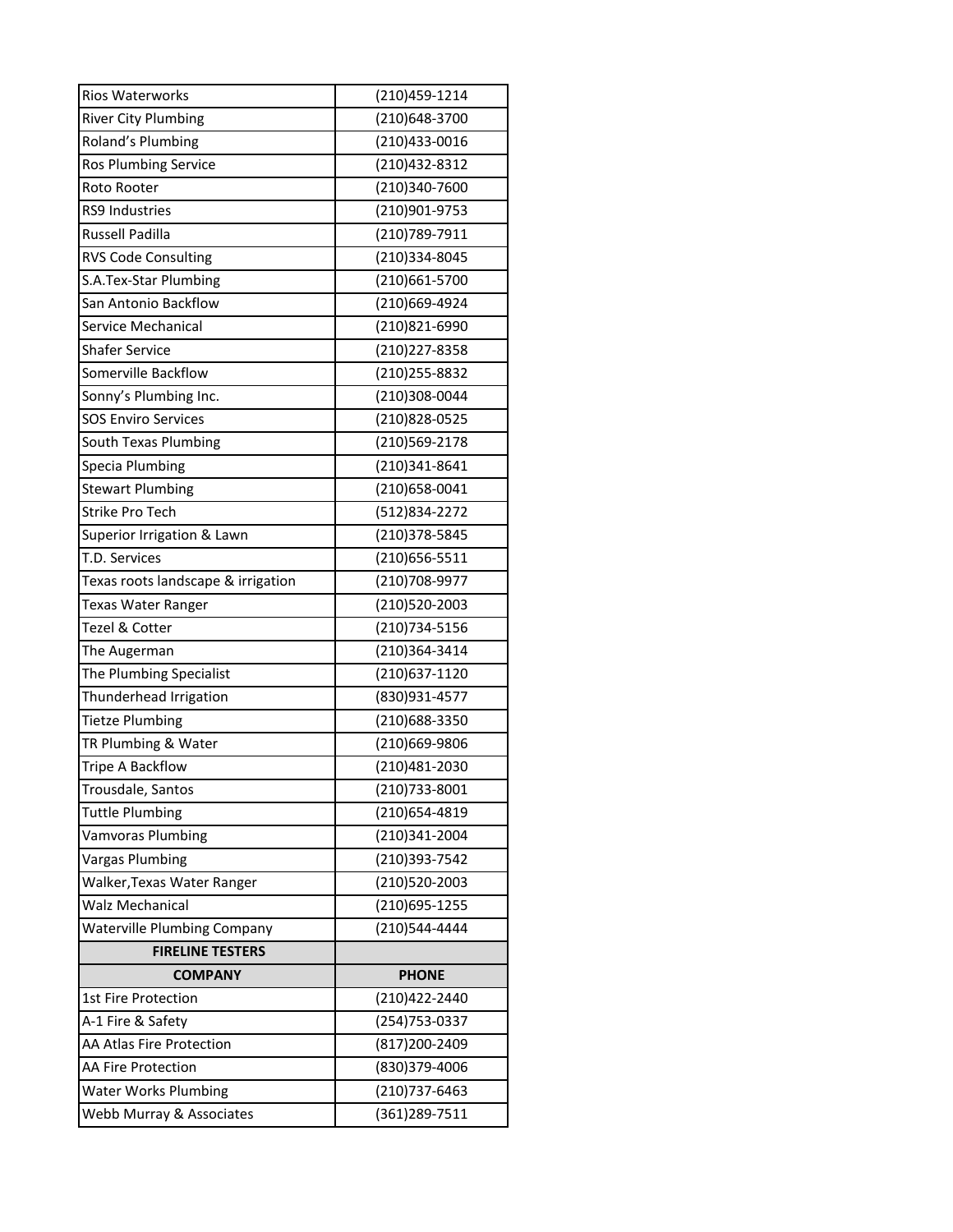| Will Fix It                               | (210)333-3300             |
|-------------------------------------------|---------------------------|
| Ace Fire Equipment                        | (210)333-7000             |
| <b>Advanced Flow Technologies</b>         | (210)599-8831             |
| <b>Allied Fire Protection</b>             | (210)646-6716             |
| American Automatic                        | (210)490-9222             |
| <b>Automatic Fire Protection Backflow</b> | (979)215-1169 / (210)829- |
| Bay Area Fire & Safety                    | (281)332-5793             |
| Bell & Associates Inc.                    | (817) 633-1036            |
| <b>Big Tex Fire Protection</b>            | (210) 658-5324            |
| <b>Blufenix Fire Solutions</b>            | (940) 206-8427            |
| <b>Cazadores Construction</b>             | (210) 673 - 3513          |
| <b>Charter Fire Protection</b>            | (210)979-2909             |
| <b>Commercial Consolidated</b>            | (512) 515-7799            |
| <b>DB Safety Services</b>                 | (512)925-9467             |
| DFW Automatic Sprinkler                   | (214)395-8815             |
| Dragon Fire Systems                       | (830)620-5166             |
| Enterprise Fire & Safety                  | (210)643-0500             |
| Firecode Sprinkler System                 | (210)852-3472             |
| Firetrol                                  | (210) 270-8400            |
| <b>Grinnell Fire Protection</b>           | (210)824-6324             |
| HG Fire Systems, Inc.                     | (210) 653-1370            |
| <b>Impact Fire Services</b>               | (210)540-5974             |
| <b>Internationl Fire Protection</b>       | (713) 683-6433            |
| Koetter Fire Protection                   | (210)499-5707             |
| Mulder Fire Prot., Inc.                   | (210)661-4257             |
| <b>Mutual Sprinklers</b>                  | (210)829-7213             |
| Northstar Fire Protection                 | (210)494-0028             |
| <b>P&amp;M Fire Protection</b>            | (254)822-1420             |
| <b>Performance Fire Protection</b>        | (214) 951 - 7995          |
| Pro Tec                                   | (210)541-9214             |
| <b>Quality Fire Protection</b>            | (210)599-3473             |
| RainMaker                                 | (210)323-7073             |
| <b>Ranger Fire</b>                        | (817)410-9070             |
| <b>Rios Waterworks</b>                    | (210)459-1214             |
| <b>Rollins Fire Protection</b>            | (210)924-9087             |
| <b>Standard Automatic Fire Prot.</b>      | (830)606-4323             |
| <b>Sun Automatic</b>                      | (210)695-1101             |
| <b>Titan Fire Protection</b>              | (866) 938-4826            |
| <b>Titan Fire Protection</b>              | (469)342-6826             |
| Trousdale-Santos                          | (210)733-8001             |
| <b>U.S Fire Protection</b>                | (800)841-5848             |
| Universal Sprinkler                       | (210)637-0436             |
| <b>Unlimited Fire Protection</b>          | (830)456-4226             |
| Victory Fire Protection                   | (254)723-6299             |
| <b>Western States Fire Protection</b>     | (210)967-4731             |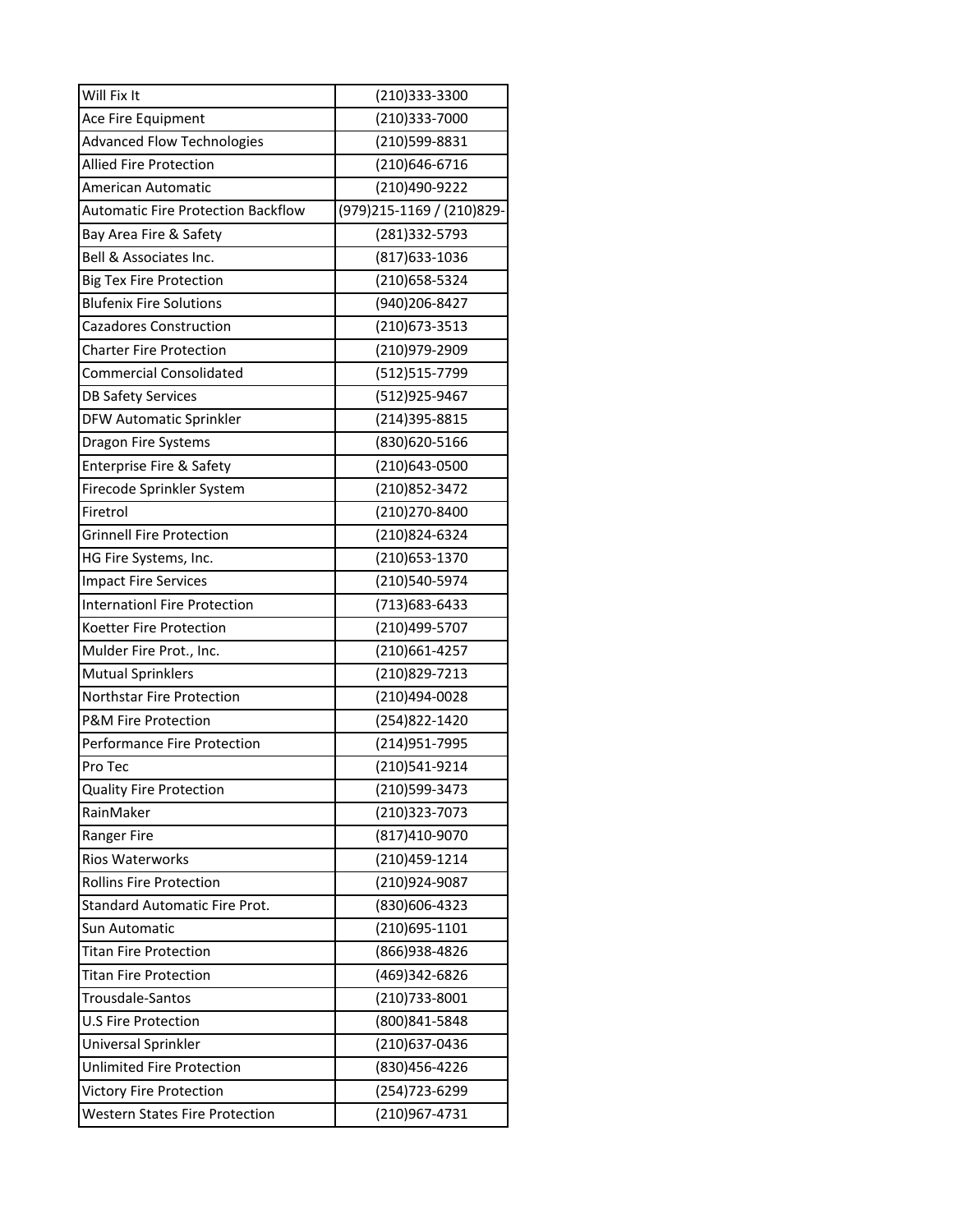| Young Brothers Fire Protection       | (210)695-2266  |
|--------------------------------------|----------------|
| <b>RECYCLE TESTERS</b>               |                |
| <b>COMPANY</b>                       | <b>PHONE</b>   |
| <b>A&amp;A Backflow</b>              | (210) 392-3650 |
| A.J. Monier                          | (210) 223-9151 |
| A+ Plumbing                          | (210)240-6872  |
| A-1 Backflow                         | (210)490-2474  |
| <b>AAA Auger</b>                     | (210)341-6124  |
| <b>Advanced Flow Technologies</b>    | (210)599-8831  |
| Alamo Irrigation                     | (210)493-9913  |
| American Backflow H2O                | (210)912-1792  |
| Auto Brite                           | (210) 736-1892 |
| Carl's Backflow Testing & repair LLC | (210) 237-9261 |
| <b>Casteel Automatic Fire</b>        | (210)695-1101  |
| City of San Antonio                  | (210)254-6205  |
| <b>CSI Inspections</b>               | (210)427-0708  |
| E.L. Smith Plumbing                  | (210)736-1603  |
| <b>ENR Plumbing Svs</b>              | (210) 789-7911 |
| <b>Entech Sales &amp; Services</b>   | (210)824-3382  |
| Joe Todd                             | (210)900-0967  |
| Johnny Ivy                           | (210)923-4575  |
| Maldonado Nursery                    | (210)599-1219  |
| Paul Garcia Plumbing                 | (210)924-5751  |
| <b>Rios Waterworks</b>               | (210)459-1214  |
| Ron Renouf Irrigation                | (210)413-1571  |
| Santos-Trousdale                     | (210)733-8001  |
| Texas roots landscape & irrigation   | (210)708-9977  |
| <b>IRRIAGATOR TESTERS</b>            |                |
| <b>COMPANY</b>                       | <b>PHONE</b>   |
| <b>A&amp;A Backflow</b>              | (210) 392-3650 |
| A+ Plumbing                          | (210)240-6872  |
| A-AAA American Backflow              | (210)602-6769  |
| A-Accurate Backflow                  | (210)215-0349  |
| A Cut Above Tree & Landscaping       | (210)387-3257  |
| <b>Advanced Flow Technologist</b>    | (210)599-8831  |
| <b>Advanced Irrigation</b>           | (210)497-1296  |
| <b>ENR Plumbing Svs</b>              | (210) 789-7911 |
| Aggie Horticultural Svs.             | (210)414-0601  |
| Alamo Backflow & Lawn                | (210)508-2669  |
| Alamo Community Lawn Svs             | (210)508-2669  |
| Alamo Irrigation                     | (210)493-9913  |
| American Backflow H2O                | (210)912-1792  |
| <b>American Backflow Svs</b>         | (210)413-7790  |
| Andrew's Backflow Plus               | (210) 789-2618 |
| APM Landscape & Design               | (210)490-3174  |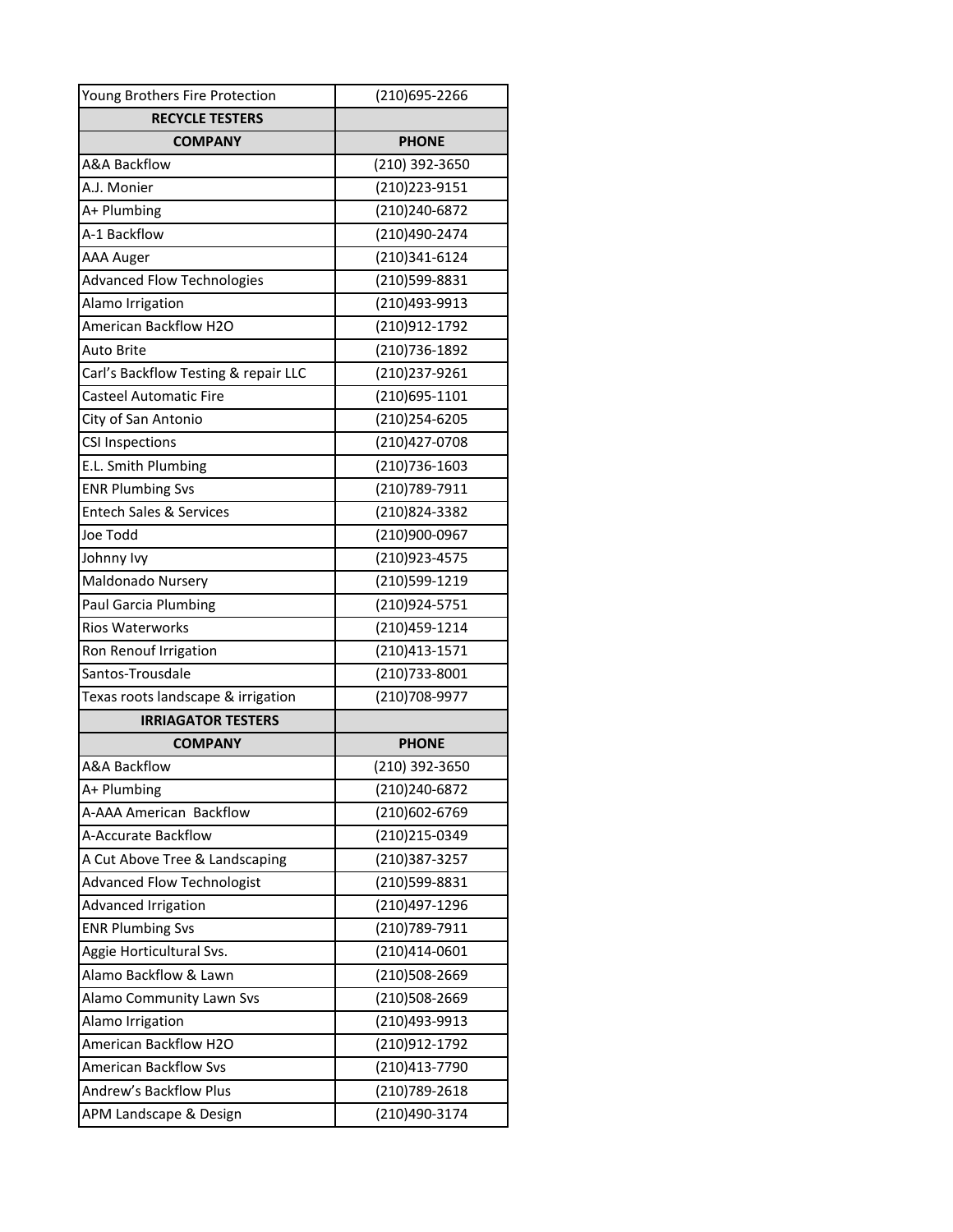| Aqua Flo Systems                   | (210)240-0962  |
|------------------------------------|----------------|
| Awataflo landscape                 | (210) 653-9282 |
| <b>BenchMark Landscapes</b>        | (210)439-5402  |
| <b>Big State Plumbing</b>          | (281)412-2700  |
| Big Tex Srvcs Inc.                 | (210) 658-5324 |
| <b>Blufenix Fire Solutions</b>     | (940)206-8427  |
| Carter Irrigation                  | (830) 885-6492 |
| Charlie Trowbridge                 | (210)392-3481  |
| <b>Charter Fire Protection</b>     | (210)979-2909  |
| <b>CLW Services</b>                | (830)305-2268  |
| Complete Landscapes Inc.           | (512)844-6868  |
| <b>CSI Inspections</b>             | (210)427-0708  |
| Dailey Sprinkler Systems           | (830)980-7004  |
| <b>DB Safety Services</b>          | (512)925-3467  |
| Dickinson Sprinkler                | (210)650-5329  |
| Eagle Irrigation                   | (210) 204-7220 |
| Elite Professional Lawn and        | (210)349-3263  |
| <b>ENR Plumbing Svs</b>            | (210)789-7911  |
| <b>Entech Sales &amp; Services</b> | (210)824-3382  |
| Fairway Landscape, Nursery         | (210)924-3919  |
| Garden Center                      | (210)647-7900  |
| Garza Irrigation                   | (210)967-5070  |
| Green Gems Sprinkler               | (210)494-6010  |
| Green Go backflow & irrigation     | (210)391-6662  |
| Green Horizons                     | (210)387-7442  |
| Greg's Sprinkler Works             | (210)647-8727  |
| Hall Irr.Systems                   | (210)829-8465  |
| <b>Hart Services</b>               | (210)430-0692  |
| Hill Horticulture, Inc.            | (210)494-6469  |
| Horton Horticulture, Inc.          | (210)826-1777  |
| J&B Irrigation                     | (210)599-6268  |
| Joe Todd                           | (210)900-0967  |
| Johnston Irrigation                | (210)394-8326  |
| JS Irrigation                      | (210)387-7854  |
| Keith Waldrep                      | (210)213-6000  |
| Ken Morgan                         | (210)427-0708  |
| Kevin Hankinson                    | (210) 724-5553 |
| KJ Works Plumbing                  | (430)430-0692  |
| Lagleder & Richard, Inc.           | (210)497-8707  |
| Landscape Management Co.           | (210)496-0003  |
| Larry Starks Irrigation            | (210)490-9222  |
| Leonard Inspection SVS             | (210)825-7379  |
| Little Profit Sprinkler            | (210) 736-1961 |
| Lupian Irrigation & Backflow       | (210)630-1180  |
| Maldonado Irrigation               | (830) 372-3879 |